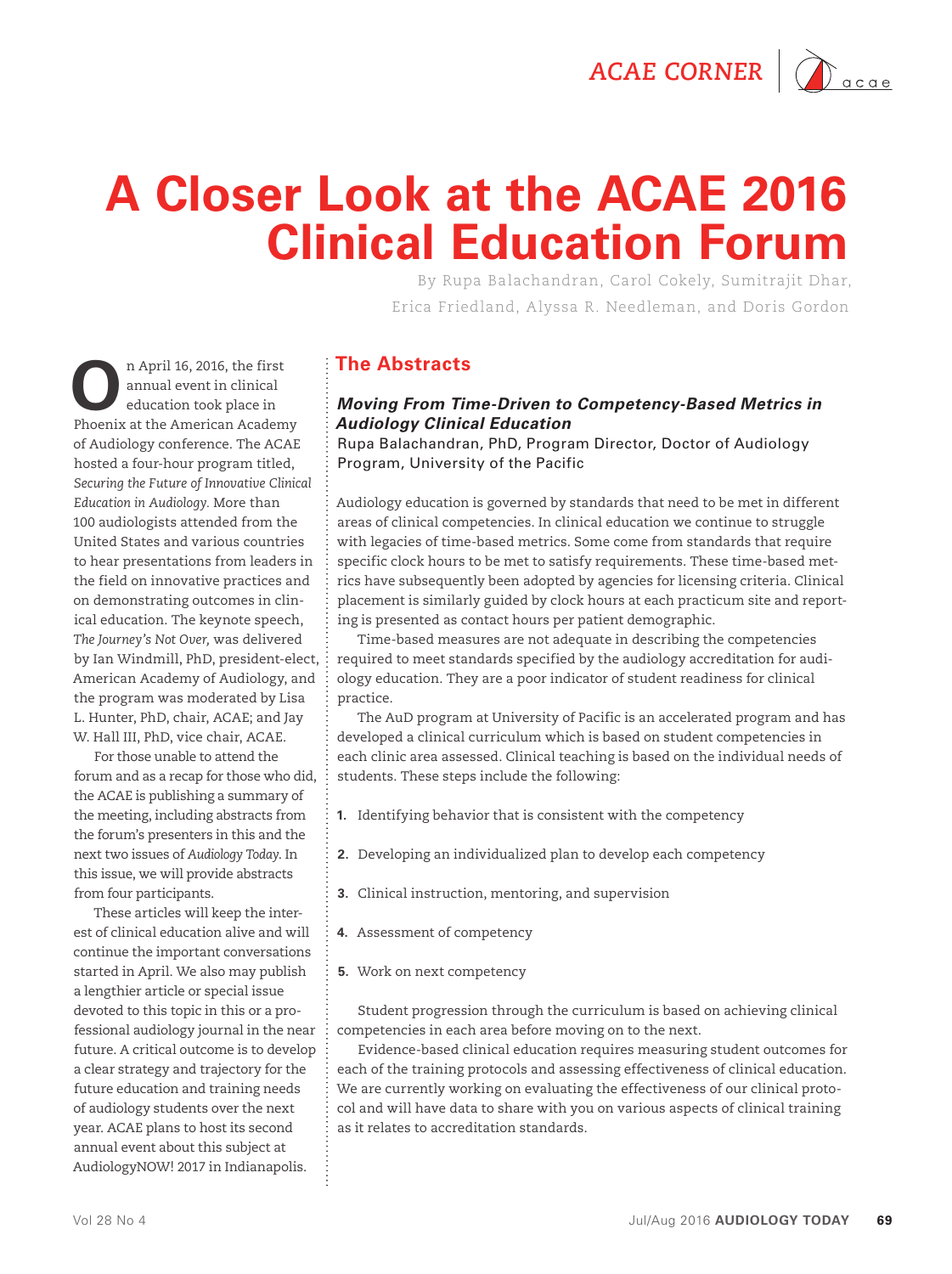

#### *Outcomes in Clinical Education: Framework for Building and Measuring Competencies* Carol Cokely, PhD, Clinical Professor and Director of Clinical Education, The University of Texas at Dallas

Outcomes in clinical education must mirror the goals of the program, provide qualitative and quantitative data documenting trajectory of individual students and the program, and align with reassessment of the program and actionable items. Furthermore, clinic-rotation and externship guidelines must support desired outcomes. Clock hours, cumulative-competency ratings, and formative written/oral examinations are useful but are largely retrospective or are not indicative of in-action capabilities.

In addition to the above-named assessment standards, programmatic tools are in place that aid in determining whether students– to-graduates can be entrusted to

complete professional activities in action and engage in professional-growth activities commensurate with an independent health-care practitioner. The clinical-education framework requires documentation and uniform vetting of rotation and extern sites, recording of on-going tallies that document frequency of hands-on activities in practice, and provides for self-assessment of accomplishments, goals, and plans for self-directed growth. Protocols reflect equivalent and standardized guidelines rather than a student-by-student approach.

Programmatic, in-house, evaluations include a wide array of specific-skill readiness and a

Performance Assessment of Skills (PAS) that uses standardized patients alongside trained-faculty observers to assess clinical reasoning, patient-practitioner interactions, and patient-confidence. In addition, outcomes are gathered following a minimum of six months post-graduation and offer important metrics regarding professional preparedness, curriculum relevance, career satisfaction, and debt-to-salary ratio. Aggregate data have been instrumental in development of facility/ preceptor guidelines, novel clinical instruction/assessment tools, and curricular changes.